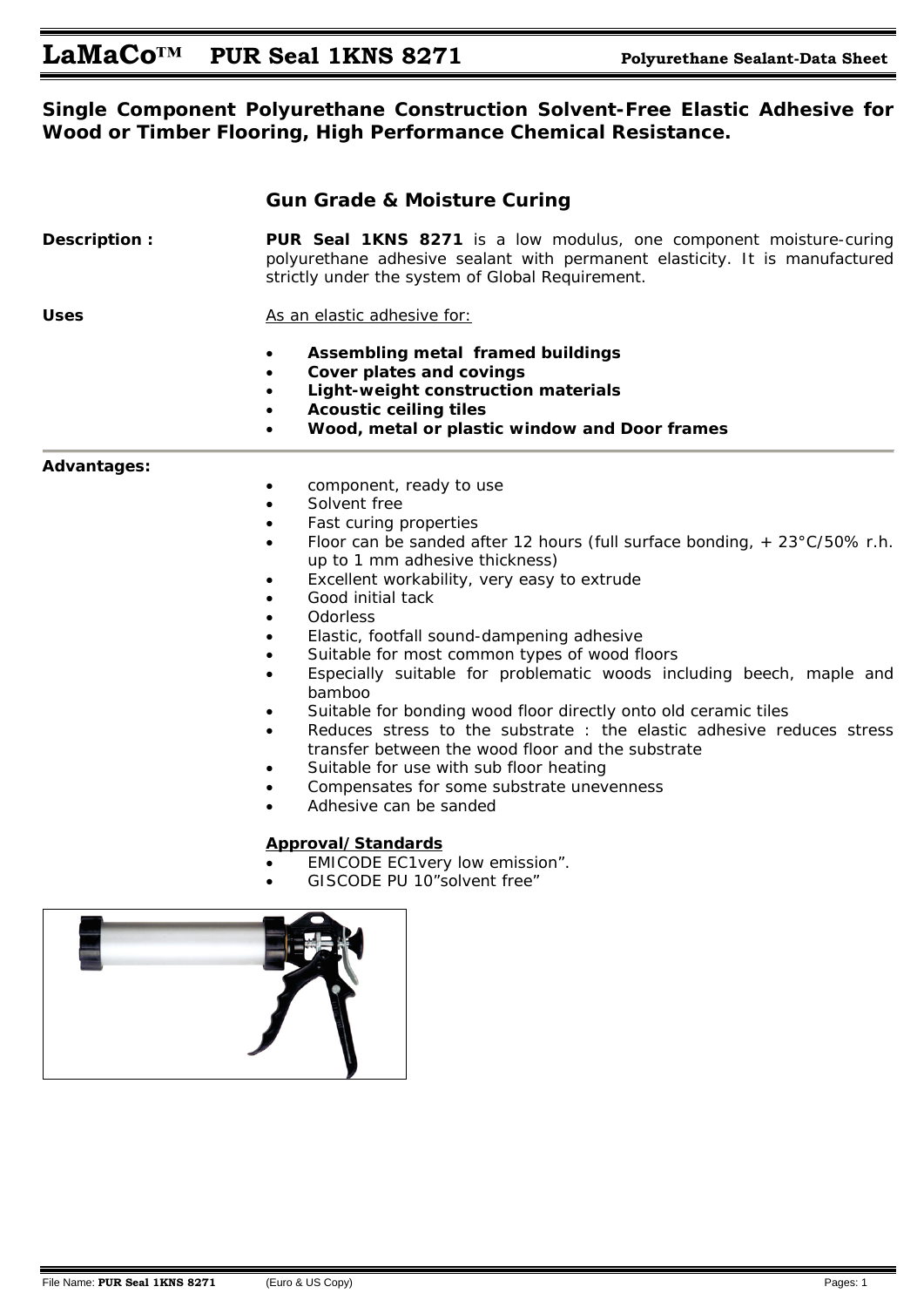# **LaMaCo™ PUR Seal 1KNS 8271 Polyurethane Sealant-Data Sheet**

# **Properties PUR Seal 1KNS 8271**

| Color                        | Parquet Brown                                                                                                                                                                                                                                         |
|------------------------------|-------------------------------------------------------------------------------------------------------------------------------------------------------------------------------------------------------------------------------------------------------|
| <b>Chemical Base</b>         | 1-part polyurethane, moisture curing.                                                                                                                                                                                                                 |
| Density (DIN 53479)          | $~1.28$ kg/1                                                                                                                                                                                                                                          |
| <b>Skinning-/Laying Time</b> | ~ 60 minutes $(+23 \degree C/50\% \text{ r.h.})$                                                                                                                                                                                                      |
| <b>Curing Rate</b>           | $\sim$ 4.0 mm/24h (+23°C/50%r.h.)<br>The floor may be walked on/sanded 12 hours to 24 hours after<br>installation $(+23 \degree C/50\% \text{ r.h.}$ up to 1 mm adhesive thickness dependent<br>on climatic conditions and adhesive layer thickness). |
| <b>Sag Flow</b>              | Consistency: Spreads easily, trowel mark stable. Easily applied by guns.                                                                                                                                                                              |
| <b>Service Temperature</b>   | -40 $^{\circ}$ C to +70 $^{\circ}$ C                                                                                                                                                                                                                  |
| <b>Shear Strength</b>        | $\sim$ 0.9 N/mm <sup>2</sup> , 1 mm adhesive thickness (+23 °C/50%r.h.)(DIN 281)                                                                                                                                                                      |
| <b>Tensile Strength</b>      | $\sim$ 1.0N/mm <sup>2</sup> (+23 ° C/50%r.h.)(DIN 53504)                                                                                                                                                                                              |
| <b>Shore A Hardness</b>      | 30 (after 28 days) (DIN 53505)                                                                                                                                                                                                                        |
| <b>Elongation at Break</b>   | ~600%(+23 <sup>o</sup> C/50%r.h.) (DIN 53504)                                                                                                                                                                                                         |
| Packaging:                   | 600ml sausages (20 sausages per box).                                                                                                                                                                                                                 |

| <b>Application Fields</b>                   | For Full Surface bonding:                                                                                                                                                                                    |
|---------------------------------------------|--------------------------------------------------------------------------------------------------------------------------------------------------------------------------------------------------------------|
|                                             | Solid and engineered wood floor-(strips, longstrips, planks, panels,<br>boards), mosaic parquet, lam parquet, wood paving (residential) as well<br>as chip boards can all be fully bonded                    |
|                                             | <b>For Beaded Application:</b>                                                                                                                                                                               |
|                                             | Solid wood boards, 3-ply engineered wood as well as chip<br>boards can<br>be bonded                                                                                                                          |
|                                             | Elastic Bonding of skirting boards / baseboards and door thresholds etc.                                                                                                                                     |
| <b>Application Details:</b><br>Consumption: | <b>Full Surface Bonding:</b>                                                                                                                                                                                 |
|                                             | 700 - 900 g/m2 with notched trowel B3 (acc. to IVK guidelines) or<br>3/16" 1/8" 1/8" (engineered strips / planks, mosaic parquet etc.).                                                                      |
|                                             | 800 - 1000 g/m2 with notched trowel B11 (acc .to IVK guidelines), AP<br>48 or 3/16" 3/16" 3/16" (solid wood, engineered planks / panels,<br>industrial parquet, wood paving (residential), chipboards etc.). |
|                                             | For bonding of long or wide boards or on uneven substrates it may be<br>necessary to use a notched trowel with bigger notches (to prevent<br>hollow sections).                                               |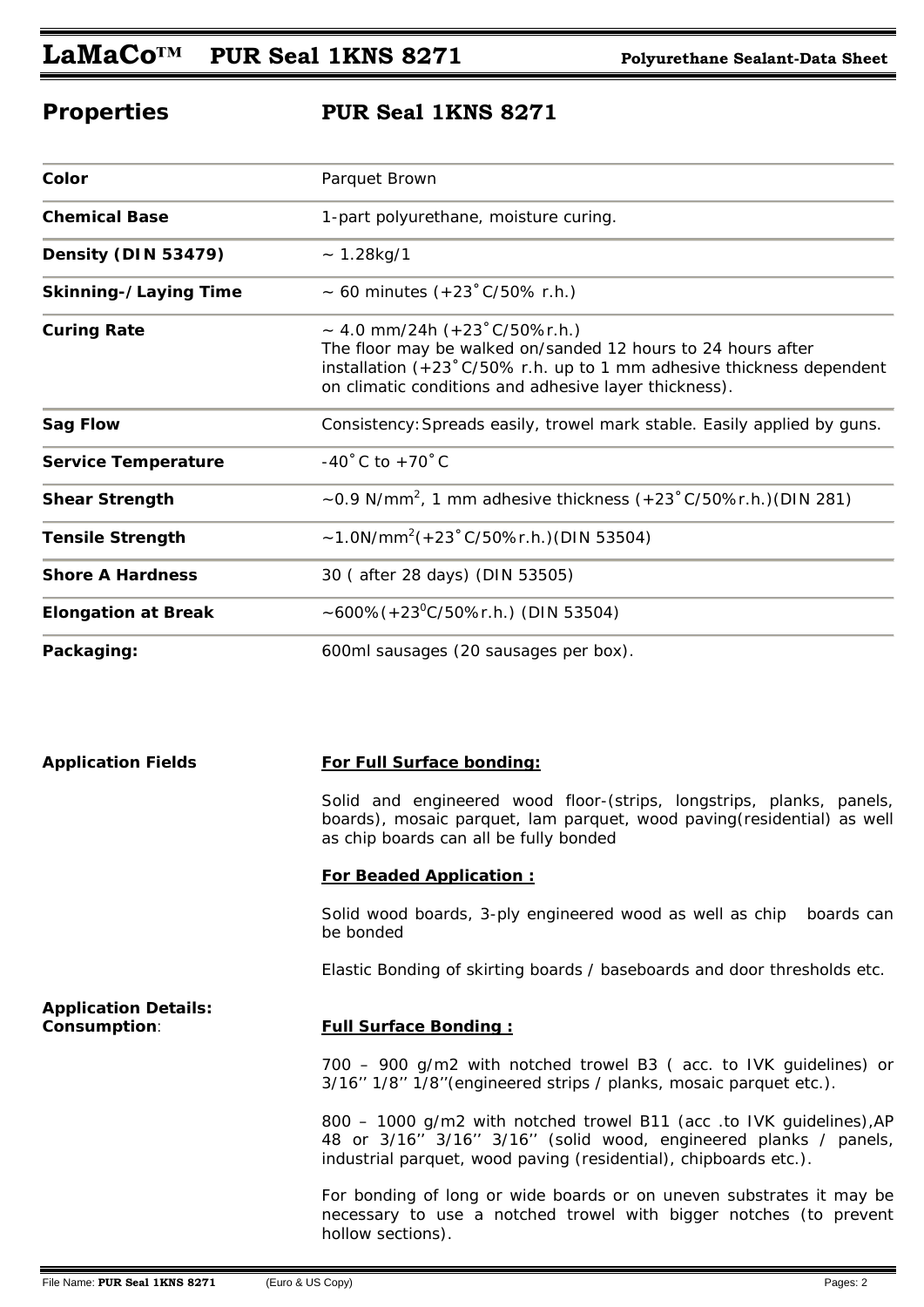### **Beaded Application:**

 $\sim$  44 ml per running meter = 250 -500 g/m2, dependent on bead spacing (solid wood boards, 3-ply engineered wood, chipboards).

For substrates primed with Epo Bond Primer, the consumption of PUR Seal 1KNS 8271 is reduced.

### **Substrate Quality :**

Clean and dry, homogeneous, even, free from grease, dust and loose particles. Paint, laitance and other poorly adhering particles must be removed. Standard construction rules must be observed.

### **Substrate Preparation :**

### **Concrete / cement screed:**

Must be ground and thoroughly cleaned with industrial vacuum cleaner shortly before bonding starts.

### **Broadcast mastic asphalt:**

Must be primed with Epo Bond Primer. Instructions for use, see Technical Data Sheet for Epo Bond Primer.

### **Glazed ceramic and ceramic tiles :**

Degrease, clean with Cleaner or grind the tile surfaces and vacuum thoroughly.

### **Wood- / gypsum boards (e.g. chipboards, plywood):**

Glue / screw the boards to the substructure. They must be fixed to the substrate. For floating sub floors, please contact our Technical Service Department.

### **Other substrates :**

Please contact our Technical Service Department for advice and assistance.

PUR Seal 1KNS 8271 can be used without priming on cementitious floors, anhydrite floors, chipboards, concrete and ceramic tiles.

For broadcast mastic asphalt, cementitious floor with an excessive moisture content and for use old adhesive residues or on weak substrates use Comens Primer MB. For detailed instructions consult the Product Data Sheet of Comens Primer MB or contact our Technical Service Department.

# **Application Conditions /**

### **Limits: Substrate Temperature :**

During Laying and until PUR Seal 1KNS 8271 has fully cured the substrate and ambient temperatures the standard construction rules are relevant.

### **Ambient Temperature :**

Ambient temperature between +15˚C and +35˚C. For ambient temperatures the standard construction rules are relevant.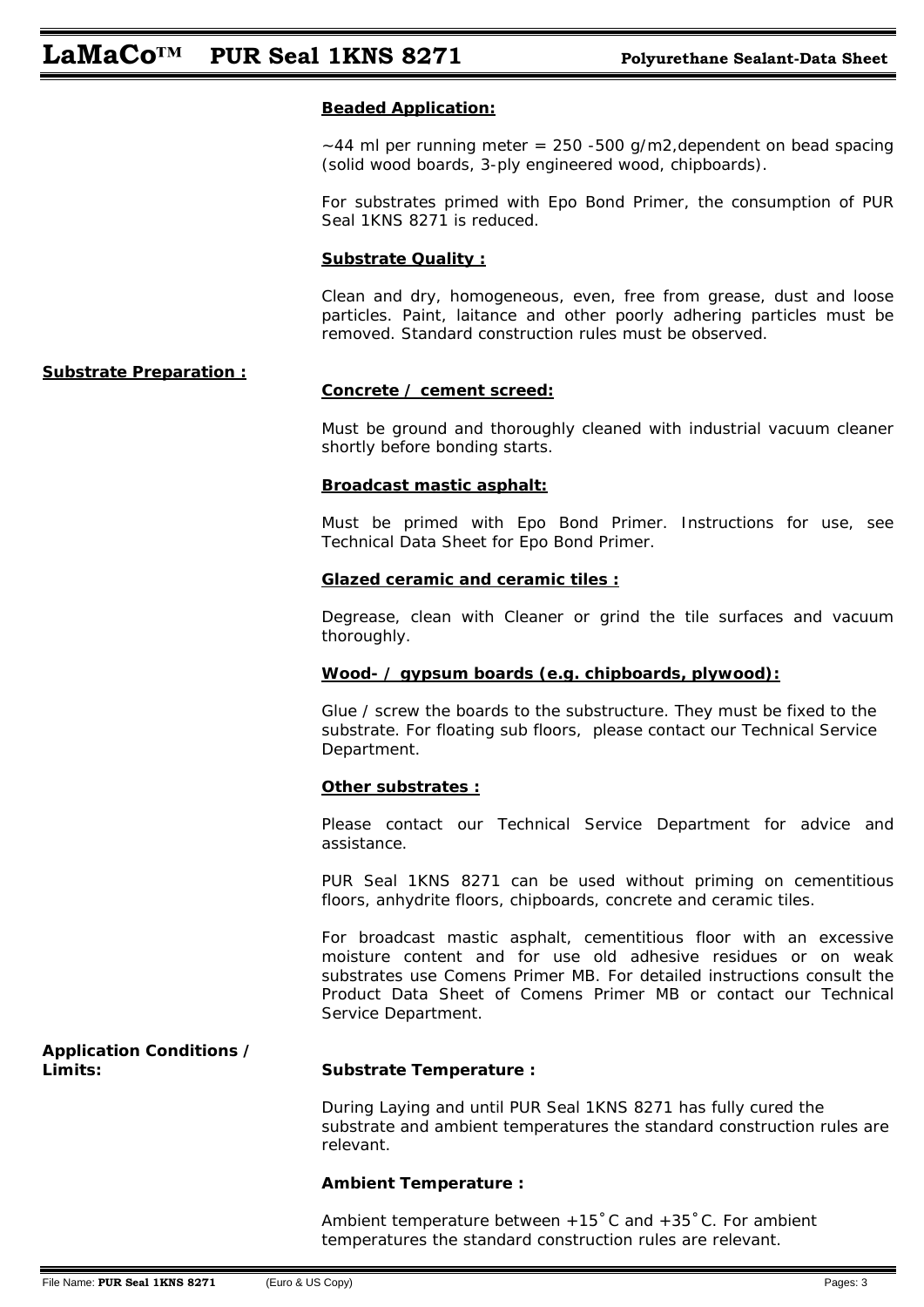## **LaMaCo™ PUR Seal 1KNS 8271 Polyurethane Sealant-Data Sheet**

### **Substrate Humidity :**

Permissible substrate moisture content :

2.5% CM for cement screed (ca.4% Tramex / Gravimetric Weight percent).

0.5% CM for anhydrite screed.

3-12% CM for magnesite flooring (dependent on proportion of organic components).

Permissible substrate moisture content for use with under floor heating :

1.8% CM for cement screed (ca. 3%tramex / Gravimetric weight percent).

0.3%CM for anhydrite screed.

3-12% CM for magnesite flooring (dependent on the proportion of organic components).

For moisture contents and the quality of substrates the guidelines of the wood floor manufacturer as well as standard contruction rules must be observed.

### **Relative Air Humidity :**

Between 40% and 70%

### **Application Instructions:**

### **Full Surface Bonding :**

PUR Seal 1KNS 8271 is applied to the prepared substrate directly from the pail and uniformly distributed by notched trowel. Press the wood floor pieces firmly into the adhesive so that the underside is fully wetted. The pieces can then be joined together using a hammer and an impact block. Many types of wood floors Have to be tapped from the top. A distance of 10 – 15 mm from the wall to the wood floor must be maintained.

### **Beaded Application :**

After inserting the sausage into the gun, extrude a triangular shaped bead of adhesive approximately 10mm high and 8mm wide at 100 – 250 mm centres (dependent on wood floor type) on the prepared sub floor. Press the wood pieces firmly into the adhesive (at right angles to the adhesive beads).The elements can then be joined together using a hammer and an impact block. The required distance from the wall to the wood floor in the laying instructions from the wood floor manufacturer must be maintained. Fresh, uncured adhesive remaining on the wood floor surface must be removed immediately with a clean cloth an if necessary cleaned with Comens Remover-1208. Test wood floor surface finishes (varnish / coating) for compatibility with Comens Remover-1208 before use.

Note :

The laying instructions of the wood floor manufacturer must be observed.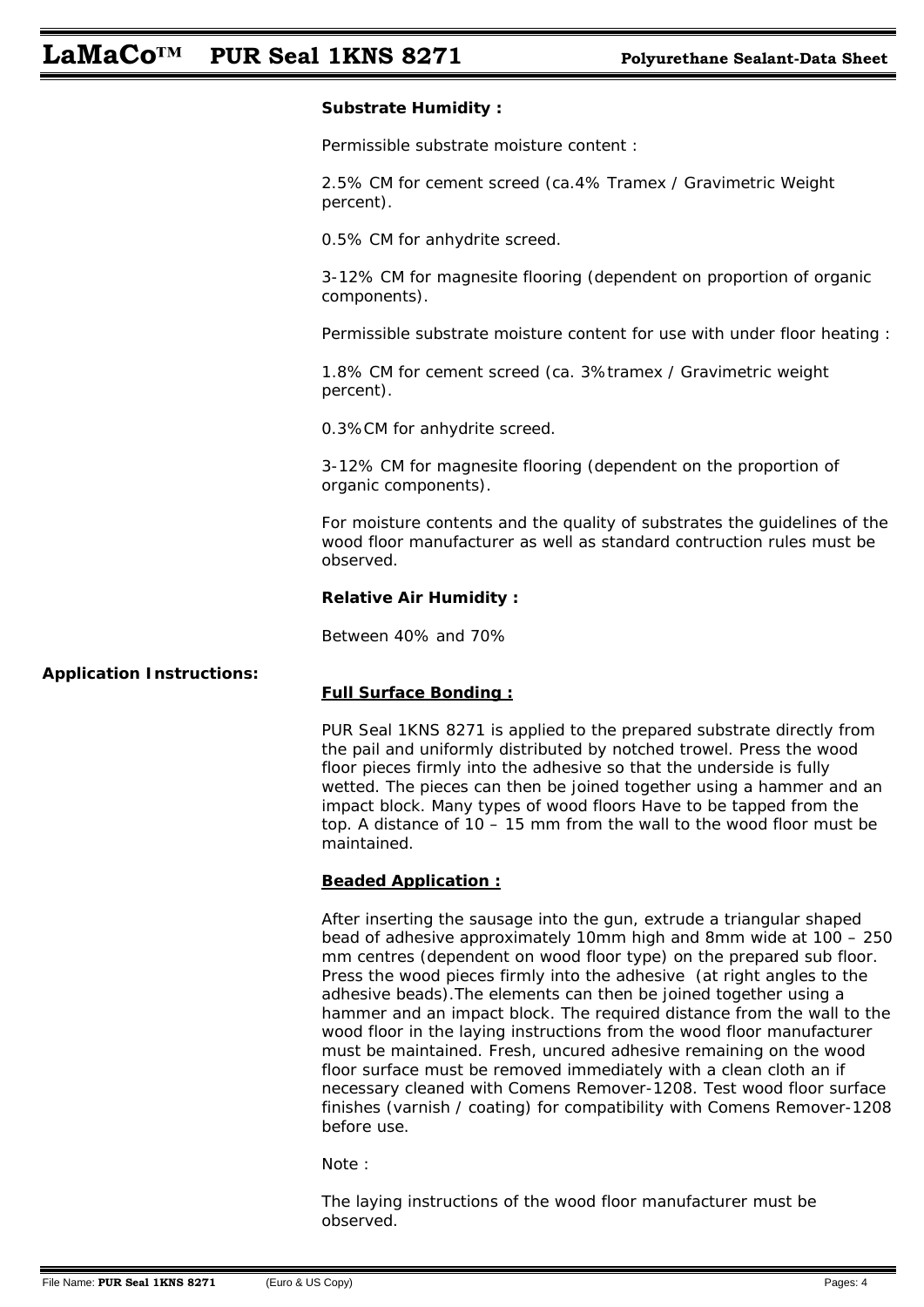### **Cleaning of Tools:**

Clean all tools and application equipment with Remover immediately after use. Hardened / cured material can only be removed mechanically.

### **Limitations :**

PUR Seal 1KNS 8271 should only be used by suitably experienced and trained contractors.

For better workability the adhesive temperature must be least  $+15^{\circ}$ C. For the correct curing of the adhesive sufficient ambient moisture is necessary.

For Beaded Application, Accurate tongued and grooved floors, the following limitations apply:

| Minimum wood size | Length over 3 adhesive beads |
|-------------------|------------------------------|
|                   | Width $>$ 50mm               |
|                   | Thickness $<$ 28 mm          |
| Maximum wood size | Thickness $<$ 28mm           |

|                                | Wood floors in non insulated areas such as basements, or other areas<br>without a damp proof membrane, must only be installed after the<br>application of comens prier MB to control the moisture. For detailed<br>instructions refer to the Technical Sheets or contact our Technical<br>Service Department. |
|--------------------------------|---------------------------------------------------------------------------------------------------------------------------------------------------------------------------------------------------------------------------------------------------------------------------------------------------------------|
|                                | For use with chemically pre-treated types of wood floors (e.g. with<br>ammonia, wood stain, timber preservative) and wood with high oil<br>content PUR Seal 1KNS 8271 is only to be used with written agreement<br>from our Technical Service Department.                                                     |
|                                | Do not use on PE, PP, TEFLON, and certain plasticized synthetic<br>materials (carry out pre-trials or contact our Technical Service<br>Department).                                                                                                                                                           |
|                                | Some primers can negatively influence the adhesion of PUR Seal 1KNS<br>8271 (pre trials recommended).                                                                                                                                                                                                         |
|                                | Notes:                                                                                                                                                                                                                                                                                                        |
|                                | All technical data stated in this Product Data Sheet are based on<br>laboratory tests. actual measured data may vary due to circumstances<br>beyond our control.                                                                                                                                              |
|                                | <b>Local Restrictions</b>                                                                                                                                                                                                                                                                                     |
|                                | Please note that as a result of specific local regulations the performance<br>of this product may vary from country to country. Please consult the<br>local Product Data Sheet for the exact description of the application<br>fields.                                                                        |
| <b>Storage and Shelf Life:</b> | 9 months from date of production if stored in undamaged, original<br>sealed containers, in dry conditions and protected from direct sunlight at<br>temperatures between $+10$ °C and $+25$ °C.                                                                                                                |
| <b>Caution:</b>                | To avoid allergic reactions, we recommend the use of protective gloves.<br>Change soiled work clothes and wash hands before breaks and after<br>finishing work.                                                                                                                                               |